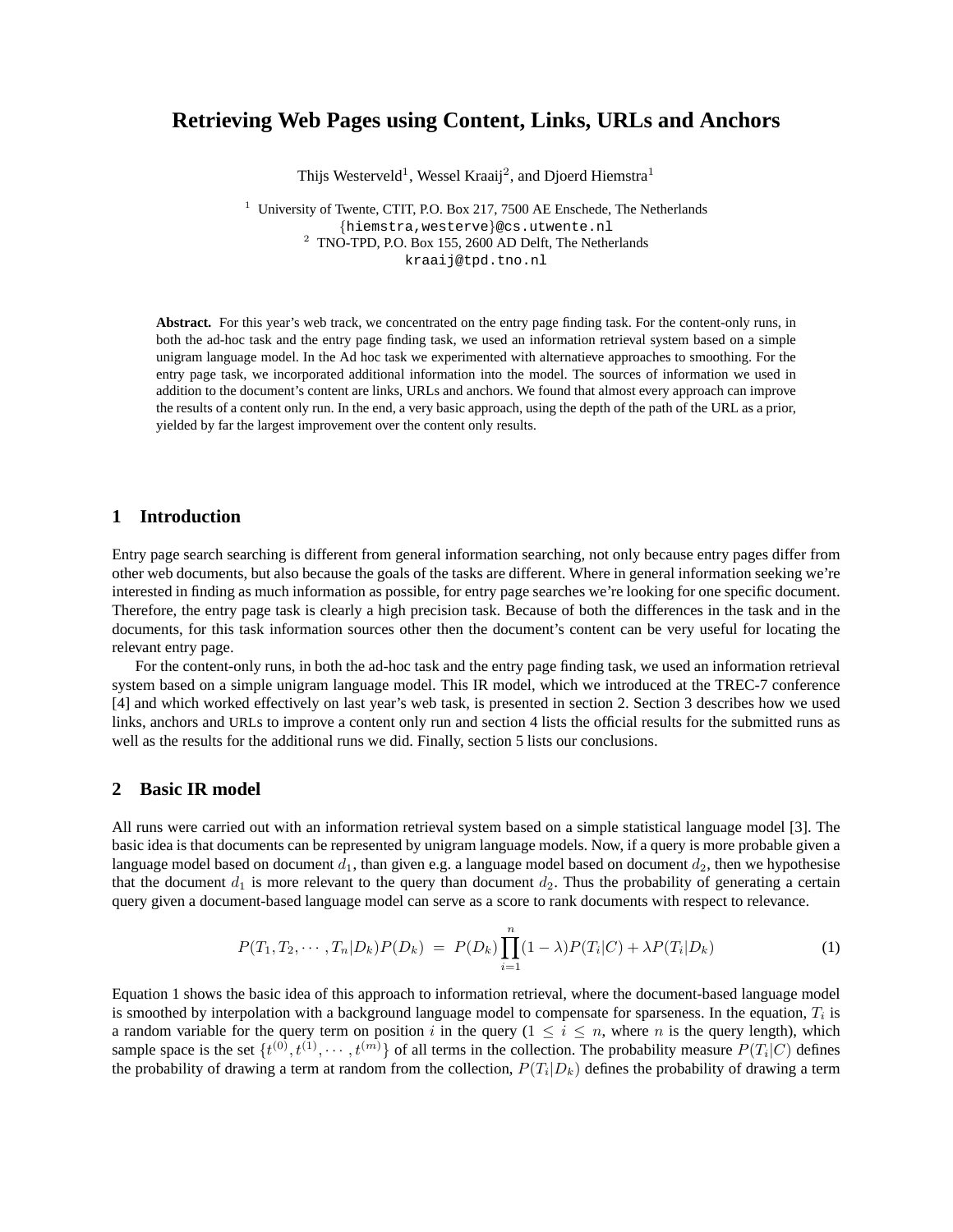at random from document k; and  $\lambda$  is the interpolation parameter<sup>1</sup>. The a-priori probability of relevance  $P(D_k)$  is usually taken to be a linear function of the document length, modelling the empirical fact that longer documents have a higher probability of relevance.

#### **2.1 Combining external information**

The basic ranking model is based on the content of the web pages. There is evidence that other sources of information (link structure, anchor text) play a decisive role in the ranking process of entry pages (e.g. Google<sup>2</sup>). The preferred way to incorporate extra information about web pages is to include this information in the model. A clean method is to incorporate this information in the prior probability of a document. A second manner is to model different types of evidence as different types of ranking models, and combine these methods via interpolation.

$$
score_{\text{combi}} = \alpha score_{\text{content}} + (1 - \alpha) score_{\text{features}} \tag{2}
$$

Equation 2 shows how two ranking functions can be combined by interpolation. The combined score is based on a weighted function of the unigram document model and the posterior probability given the document feature set and a Bayesian classifier trained on the training set. As features we experimented with the number of inlinks and the URL form. However, for interpolation, scores have to be normalised across queries, because the interpolation scheme is query independent. Therefore, for the interpolation method we normalised the content score by the query length, the ranking models based on other document information that we applied are (discriminative) probabilities and thus need no normalisation. The interpolation method has shown to work well in cases where score normalisation is a key factor [6]. For the experiments we describe here, we have applied both methods and they yield similar results. In a context where score normalisation is not necessary, we prefer method one. We determined the document priors (documentcontent independent prior probabilities) using various techniques, either postulating a relationship, or learning priors from training data conditioning on e.g. the URL form. This process will be described in more detail in the Section 3.

#### **2.2 Smoothing variants**

Recent experiments at CMU have shown that the particular choice of smoothing technique can have a large influence on the retrieval effectiveness. For title adhoc queries, Zhai and Lafferty [8] found Dirichlet smoothing to be more effective than linear interpolation<sup>3</sup> Both methods start from the idea that the probability estimate for unseen terms:  $P_u(T_i|D_k)$  is modelled a constant times the collection based estimate:  $P(T_i | C)$ . A crucial difference between Dirichlet and Jelinek-Mercer smoothing is that the smoothing constant is dependent on the document length for Dirichlet, reflecting the fact that probability estimates are more reliable for longer documents. Equation (3) shows the weighting formula for Dirichlet smoothing, where  $c(T_i|D_k)$  is the term frequency of term  $T_i$  in document  $D_k$  ,  $\sum_w c(T_i;D_k)$  is the length of document  $D_k$  and  $\mu$  is a constant. The collection specific smoothing constant is in this case  $\frac{\mu}{\sum_{w} c(T_i; D_k) + \mu}$ , whereas the smoothing constant is  $(1 - \lambda)$  in the Jelinek-Mercer based model.

$$
P(T_1, T_2, \cdots, T_n | D_k) P(D_k) = P(D_k) \prod_{i=1}^n \frac{c(T_i; D_k) + \mu P(T_i | C)}{\sum_w c(T_i; D_k) + \mu}
$$
(3)

### **3 Entry page Search**

To improve the results of a content only run in the entry page finding task, we experimented with various link, URL and anchor based methods. We tested several well-known and novel techniques on the set of 100 training topics provided by NIST and found that each method we tested was more or less beneficial for finding entry pages. This contrasts with last year's findings where link based techniques didn't add anything in an ad hoc search task [7]. In the following subsections, we subsequently discuss link based methods, URL based methods and anchor based methods, along with our findings on the training data.

<sup>&</sup>lt;sup>1</sup> We apply a simplified version of the model developed in [3], where  $\lambda$  is term specific, denoting the term importance

<sup>2</sup> http://www.google.com

<sup>&</sup>lt;sup>3</sup> Also called Jelinek-Mercer smoothing.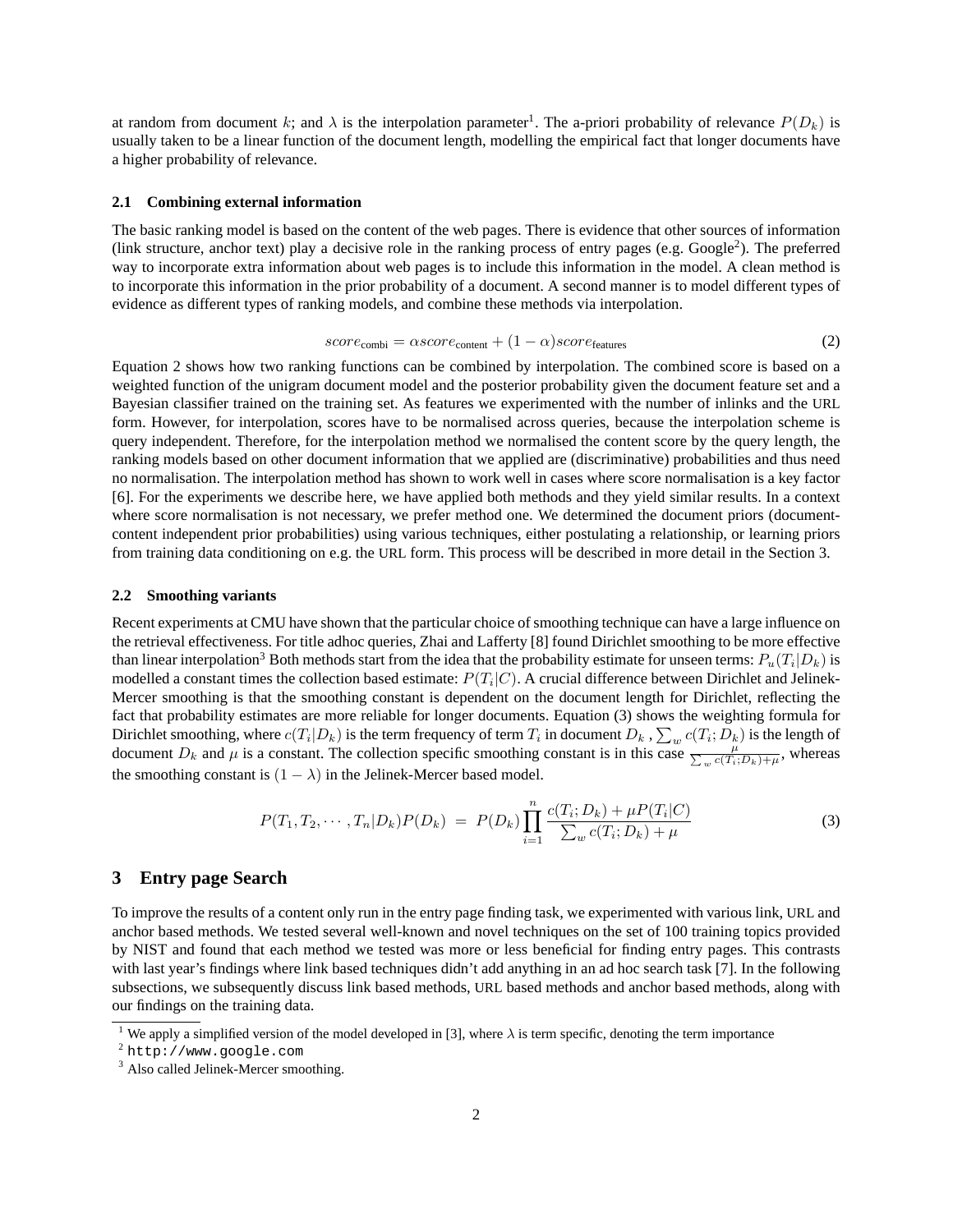#### **3.1 Links**

One of the sources of information one can use in addition to the content is the link structure. This is the structure of hyperlinks connecting the documents on the web. We took two different approaches exploiting this structure, both relying on the fact that entry pages tend to have a different link structure than other documents.

**Inlinks** The first link-based approach we experimented with is based on the assumption that entry pages tend to have a higher number of inlinks than other documents (i.e. they are referenced more often). A well known example of a commercial search engine which is based on a similar assumption is Google [1]. To check whether this assumption holds, we made a of plot of  $P(entrypage | \#inlinks)$  (See Figure 1). The probabilities are estimated on half of the training data. The figure shows that indeed documents with more inlinks tend to have a higher probability of being an entry page. Therefore, for an entry page task, the number of inlinks might be a good prior. In fact, as figure 2 shows, the assumption that longer documents have a higher probability of being relevant does not hold for entry page searches and a prior based on the number of inlinks might be better than one based on the length of the document.



**Fig. 1.**  $P(entrypage | \#inlinks)$ 

As a prior for ad hoc searches, we usually take a document length prior:

$$
P(D_k) = \frac{doclen(D_k)}{\sum_{j=1}^{N} doclen(D_j)}
$$
\n<sup>(4)</sup>

We define the inlink prior as:

$$
P(D_k) = \frac{\#inlinks(D_k)}{\sum_{j=1}^{N} \#inlinks(D_j)}
$$
\n<sup>(5)</sup>

We compared the two priors of equations 4 and 5 on the training data. We normalised the content score by the query length and interpolated with the inlink prior (cf. eq. 2), the doclen prior is used conform eq. 1. Table 1 shows the mean reciprocal ranks (MRR)<sup>4</sup>. The interpolation parameters used in the table gave the best results. The scores show that indeed, the number of inlinks is a better prior than the length of the document.

<sup>&</sup>lt;sup>4</sup> The reciprocal of the rank of the relevant entry page averaged over all queries.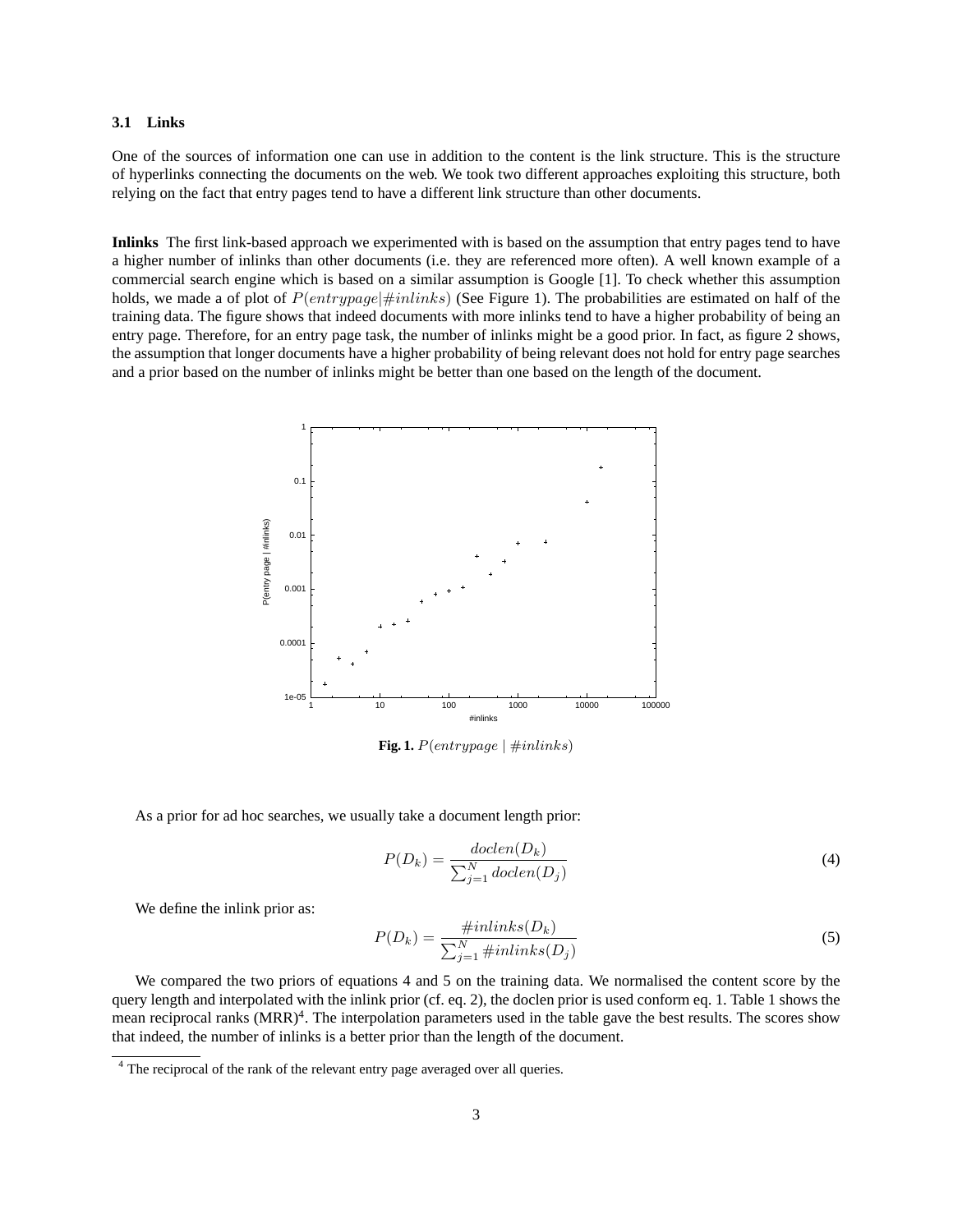

**Fig. 2.** P(relevant | doclen)

| run                                 | MRR  |
|-------------------------------------|------|
| content                             | 0.26 |
| $content + doclen prior$            | 0.21 |
| $0.7 *$ content + 0.3 * inlink 0.38 |      |

**Table 1.** MRRs Inlink and doclen priors on training data

**Kleinberg** The second link-based approach we experimented with is based on Kleinberg's hub and authority algorithm [5]. This algorithm identifies authorities (important sources of information) and hubs (lists of pointers to authorities) by analysing the structure of hyperlinks. Since entry pages can be seen as authorities on a very specific subject (a certain organisation), Kleinberg's algorithm can be useful for the entry page search task. The algorithm works by iteratively assigning hub and authority scores to documents in such a way that good hubs are pages that refer to many good authorities and good authorities are referenced by many good hubs:

- 1. Take the top N results from the content run
- 2. Extend this set S with all documents that are linked to  $S$  (either through in or through outlinks)
- 3. Initialise all hub and authority scores in this set to 1.
- 4.  $hub(D) = \sum_{\{i | link \ D \rightarrow i \ exists\}}auth(i)$
- 5.  $auth(D) = \sum_{\{i | link \ i \rightarrow D \ exists} } hub(i)$
- 6. normalise hub and auth scores such that  $\sum_{s \in S} h u b^2(s) = \sum_{s \in S} a u t h^2(s) = 1$
- 7. repeat steps 4 6

We computed hubs and authorities for the top N of the content only run and used the resulting authority scores to rank the documents. Table 2 shows the results for different values of N.

As the results show, taking only the top 5 or top 10 ranks from the content run and computing authority scores starting from those, is sufficient to improve the results. Apparently, if an entry page is not in the top 5 from the content run, it *is* often in the set of documents linked to these 5 documents.

### **3.2 URLs**

Apart from content and links, a third source of information are the document's URLs. Entry page URLs often contain the name or acronym of the corresponding organisation. Therefore, an obvious way of exploiting URL information is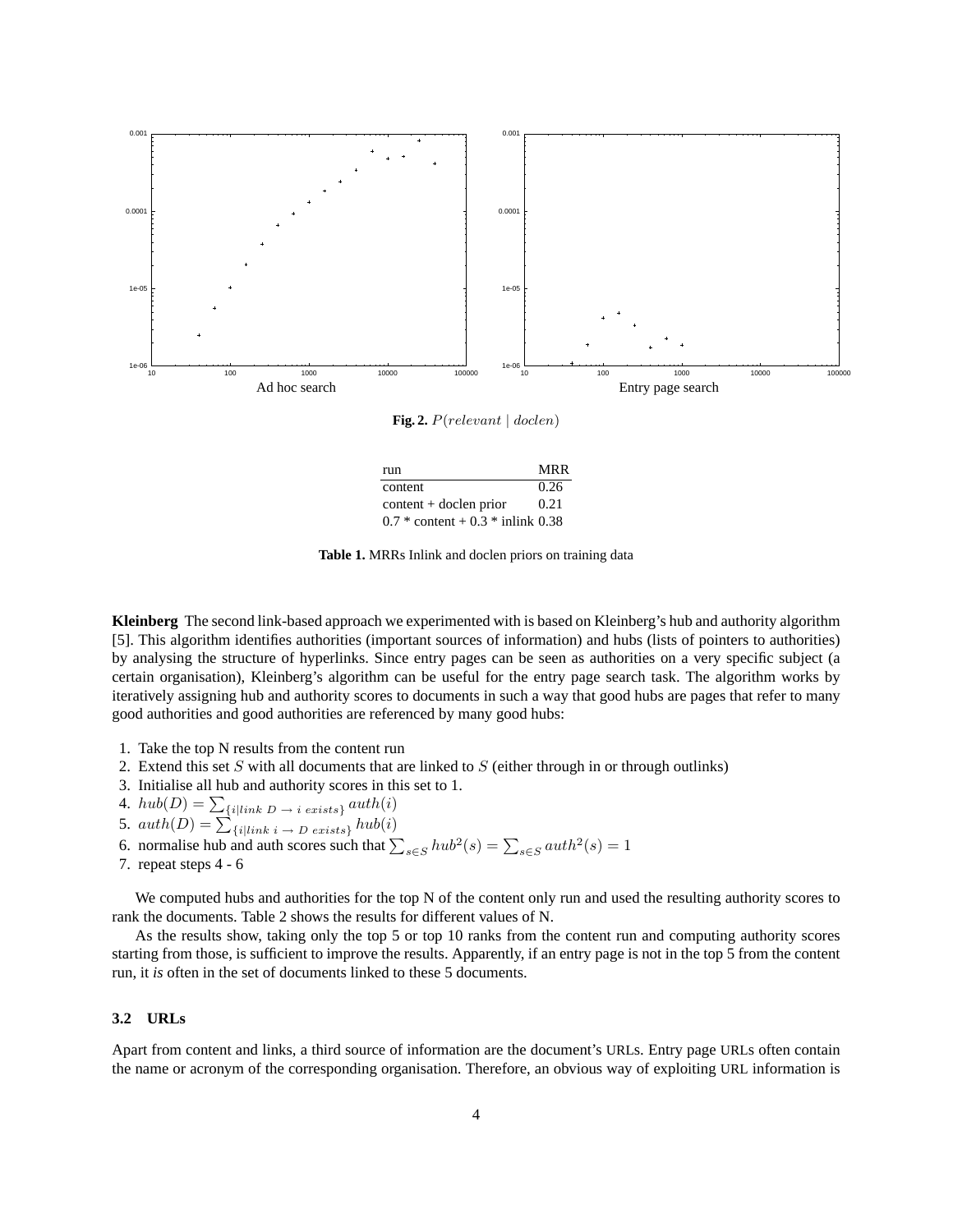|              | $N$ MRR |
|--------------|---------|
| content 0.26 |         |
|              | 1 0.18  |
|              | 5.0.33  |
|              | 10 0.32 |
|              | 50 0.30 |

**Table 2.** MRRs Kleinberg@10 results on training data

trying to match query terms and URL terms. Our URL approach however, is based on the observation that entry page URLs tend to be higher in a server's document tree than other web pages, i.e. the number of slashes  $('')$  in an entry page URL tends to be relatively small.

We define 4 different types of URLs:

- **–** root: a domain name, optionally followed by 'index.html' (e.g. http://trec.nist.gov)
- **–** subroot: a domain name, followed by a single directory, optionally followed by 'index.html' name (e.g. http: //trec.nist.gov/pubs/)
- **–** path: a domain name, followed by an arbitrarily deep path, but not ending in a file name other than 'index.html' (e.g. http://trec.nist.gov/pubs/trec9/papers/)
- **–** file: anything ending in a filename other than 'index.html' (e.g. http://trec.nist.gov/pubs/trec9/ t9\_proceedings.html)

We analysed WT10g and the relevant entry pages for half of the training documents to see how entry pages and other documents are distributed over these URL types. Table 3 shows the statistics.

| URL type #entry pages |   |             | # $WT10g$                  |              |
|-----------------------|---|-------------|----------------------------|--------------|
| root                  |   | 38 (71.7%)  |                            | 11680 (0.6%) |
| subroot               |   | $7(13.2\%)$ |                            | 37959 (2.2%) |
| path                  | 3 | $(5.7\%)$   |                            | 83734 (4.9%) |
| file                  | 3 |             | $(5.7\%) 1557719 (92.1\%)$ |              |

From these statistics, we estimated prior probabilities of being an entry page on the basis of the URL type  $P(entrypage|URLtype = t)$  for all URL types t. We then interpolated these priors with the normalised content only scores (cf. eq. 2) and tested this on the other 50 entry page search topics of the training data. This gave a major improvement on the content only results (see table 4).

| run                                    | <b>MRR</b> |
|----------------------------------------|------------|
| content only                           | 0.26       |
| $0.7 *$ content + 0.3 * URL prior 0.79 |            |

#### **Table 4.** URL prior results

#### **3.3 Anchors**

The fourth source of information is provided by the anchor texts of outlinks. These anchor texts are the underlined and highlighted texts of hyperlinks in web pages. We gathered all anchor texts of the outlinks, combined all texts pointing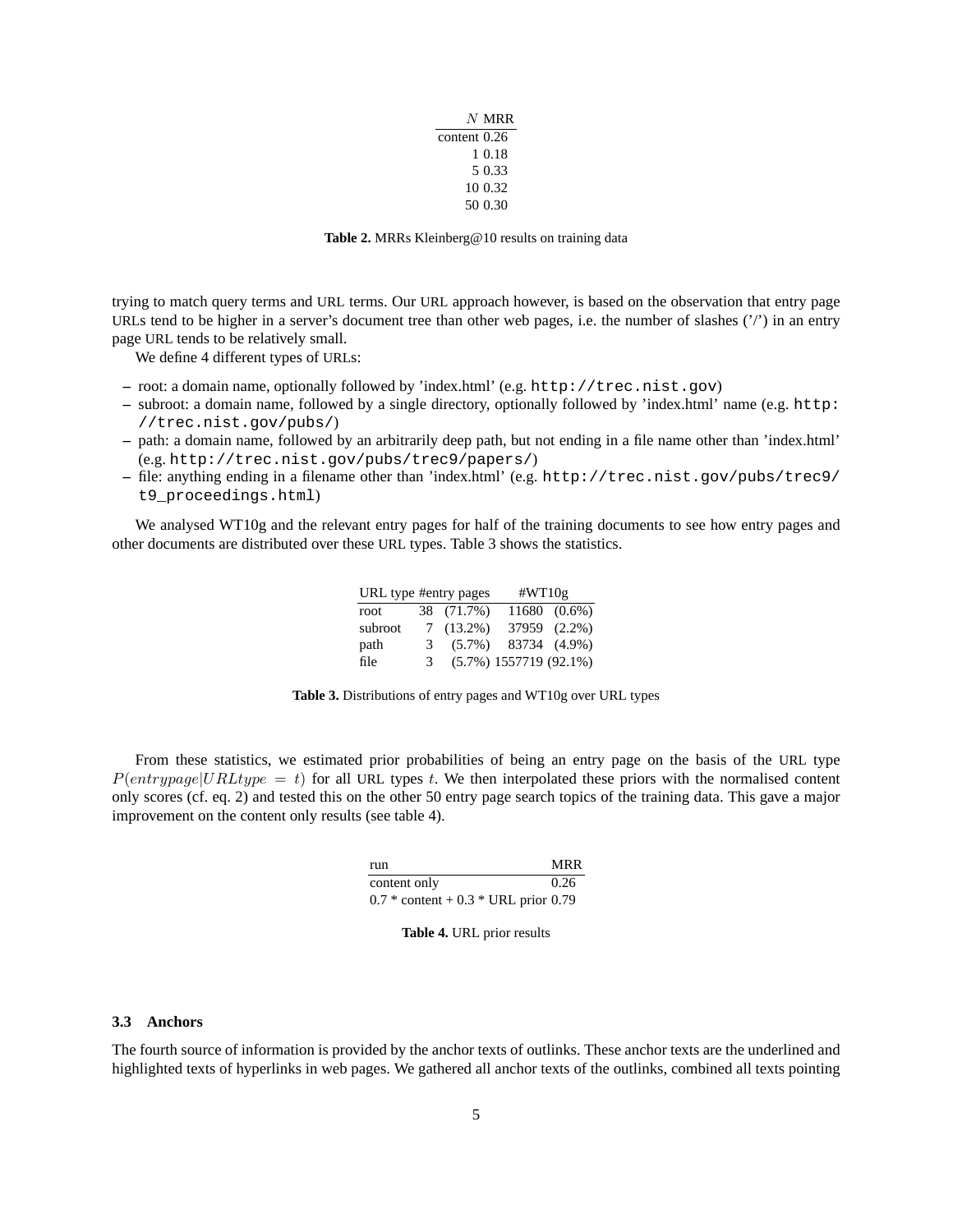to the same document to form a new textual representation of that document, and built a separate index on these texts. The texts include the so-called ALT-tags of images as well as the words occurring in the URL.

Note that the score provided by an anchor run is not a document prior. The anchor texts and the body texts ('contentonly') provide two very different textual representations of the documents. The information retrieval language models are particularly well-suited for combining several document representations [3]. Our preferred way of combining two representations would be by the following, revised ranking formula.

score = log
$$
(P_{\text{prior}}(D_k))
$$
 +  $\sum_{i=1}^{n} \log((1 - \lambda - \mu)P(T_t|C) + \lambda P_{\text{content}}(T_i|D_k) + \mu P_{\text{anchor}}(T_i|D_k))$  (6)

So, the combination of the anchor run with the content run would be done on a 'query term by query term' basis, whereas the document prior (provided by inlinks or URLs) is added separately. Unfortunately, the current implementation of the retrieval system does not support combining document representations like this. Instead, the anchor runs were done separately from the content runs, their document scores being combined afterwards.

| run                                               | <b>MRR</b> |
|---------------------------------------------------|------------|
| content only                                      | 0.26       |
| anchor only                                       | 0.29       |
| $0.9 *$ content + 0.1 * anchor                    | 0.36       |
| $0.63 *$ content + 0.07 * anchor + 0.3 * url 0.82 |            |

**Table 5.** MRRs of anchor runs on training data

Table 5 shows the MRRs on half of the training topics. Surprisingly, the anchor-only run slightly outperforms the content-only run. Apparently, search engines do not actually have to see entry pages to provide some useful retrieval functionality. Combining the two approaches leads to improved results. Anchors still seem to provide additional information if they are combined with the successful URL priors.

# **4 Results**

#### **4.1 Ad hoc task**

For the Ad Hoc task, we submitted two runs, based on a Jelinek-Mercer smoothing scheme. We did some post hoc runs, based on the Dirichlet smoothing method and were impressed by their superior performance. All runs used only the title field of the topics.

| run | description                                                                 | m.a.p. |
|-----|-----------------------------------------------------------------------------|--------|
|     | <b>thout 10t1</b> JM smoothing ( $\lambda = 0.8$ ) without doclen prior     | 0.1652 |
|     | <b>thout 10t2</b> JM smoothing ( $\lambda = 0.5$ ) with doclen prior        | 0.1891 |
|     | thout 10t3 Dirichlet smoothing ( $\mu = 1000$ ) without doclen prior 0.2039 |        |

Table 4.1 gives the results (mean average precision) for the title only adhoc runs (offical runs in bold font). We know from previous experiments that the Jelinek-Mercer smoothing scheme as such works better on full queries than on title queries. For title queries, the system has too much preference for shorter documents in comparison with the ideal line depicted by  $P(\text{rellden})$  (see fig. 3). This can be "compensated" by assuming a prior probability which is linearly dependent on the document length. However, a strict linear relationship will favour long documents too much. An alternative is to use Dirichlet smoothing, such a system yields a  $P(rt|den)$  curve which has the same shape and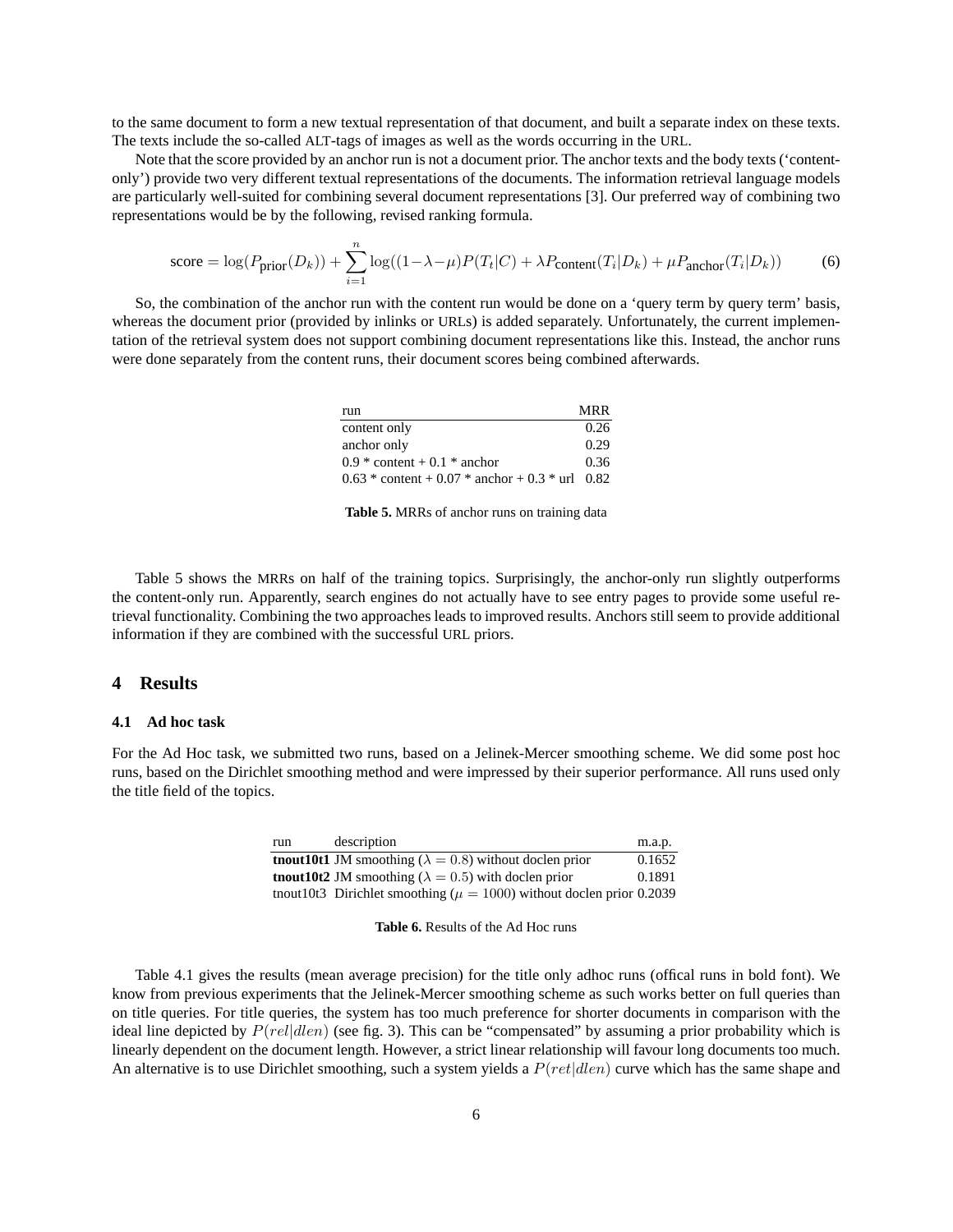

**Fig. 3.** Probability of relevance and probability of being retrieved as a function of document length

orientation as the ideal  $P(\text{rel}|\text{dlen})$  curve (fig. 3). The Dirichlet smoothing scheme is less sensitive to query length [8], and the preference for longer documents is inherent, since less smoothing is applied to longer documents.

Figure 3 illustrates the effect. The Dirichlet run follows the shape of the  $P(\text{rellden})$  line more closely than the runs based on Jelinek-Mercer smoothing. The JM run based on a document length dependent prior indeed follows the ideal curve better in the lower ranges of document lengths, but overcompensates for the higher document length ranges.

#### **4.2 Entry page task**

For the entry page task, we submitted four runs: a content only run, a anchor only run, a content run with URL prior<sup>5</sup> and a run with content, anchors and URL priors. We did some additional runs to have results for all sensible combinations of content, anchors and priors, as well as an inlinkprior run and a Kleinberg run. The mean reciprocal ranks for all runs are shown in table 7 (official runs in bold face). Figure 4 shows the success rate at N for all runs<sup>6</sup> (on a logarithmic scale to emphasise high precision).

The first thing that should be noted from the results is that each combination of content and another source of information outperforms the content only run. The same holds for combinations with the anchor run. However, the improvement when adding URL information is for the anchor run less impressive than for the content run. This is probably due to the differences in the two runs. Although these runs have similar scores (MRR around 0.33), they have different characteristics. The anchor run is a high precision run, whereas the content run also has a reasonable recall. Therefore, it is hard to improve the anchor run since the entry pages that are retrieved are already in the top ranks and the other entry pages are simply not retrieved at all. Figure 4 shows the differences between the two runs: the anchor run has a slightly higher success rate for the lower ranks, but as the ranks get higher, the content run takes over.

As mentioned in section 2.1, our preferred way of combining sources of information when normalisation is not necessary, is to incorporate the additional information in the prior probability of a document. However, in the runs listed in table 7 we interpolated URL priors and inlink priors with the content scores. We did additional runs in which we used the priors exactly as in equation 1; Table 8 shows the results.

 $<sup>5</sup>$  We recomputed the priors on the whole set of training data.</sup>

<sup>6</sup> The number of entry pages retrieved within the top N documents returned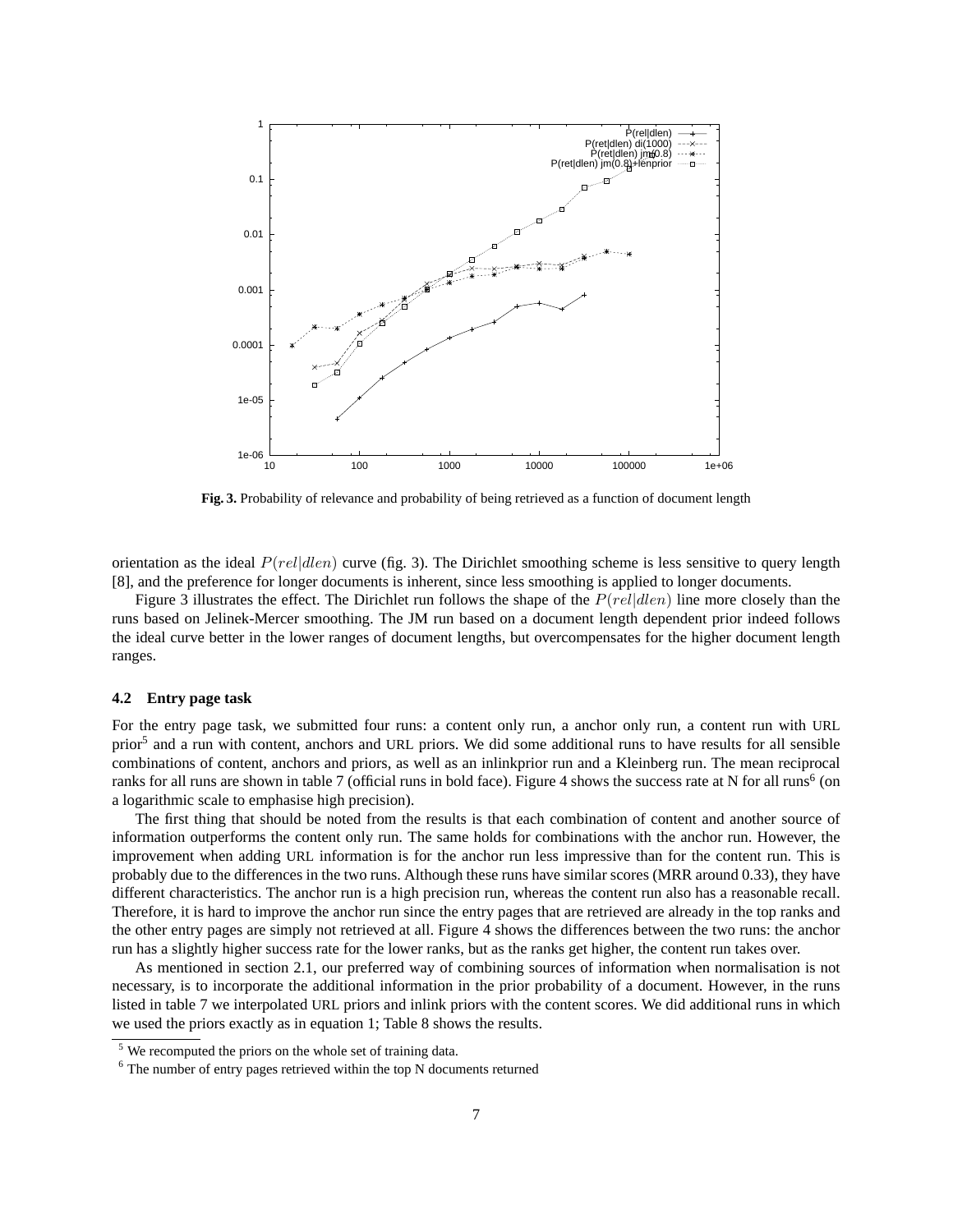| run            | scores                                                | description                                                                                                                          | <b>MRR</b> |
|----------------|-------------------------------------------------------|--------------------------------------------------------------------------------------------------------------------------------------|------------|
| tnout10epC     | content score                                         | Content only run                                                                                                                     | 0.3375     |
| tnout10epA     | anchorscore                                           | Anchor only run                                                                                                                      | 0.3306     |
| tnout10epCU    | $0.7 \cdot contentscore +$                            | Content run combined with URL priors                                                                                                 | 0.7716     |
|                | $0.3 \cdot url prior$                                 |                                                                                                                                      |            |
| tnout10epAU    | $0.7 \cdot$ anchorscore+                              | Anchor run combined with URL priors                                                                                                  | 0.4798     |
|                | $0.3 \cdot urlpriors$                                 |                                                                                                                                      |            |
| thout $10epCA$ | $0.9 \cdot contents core +$                           | Interpolation of Content and Anchor runs                                                                                             | 0.4500     |
|                | $0.1 \cdot$ anchorscore                               |                                                                                                                                      |            |
| tnout10epCAU   | $0.63 \cdot contentscore +$                           | Interpolation of Content and Anchor runs 0.7745                                                                                      |            |
|                | $0.07 \cdot$ anchorscore +                            | combined with URL priors                                                                                                             |            |
|                | $0.3 \cdot url priors$                                |                                                                                                                                      |            |
|                | tnout 10epIn links $0.7 \cdot \text{content score} +$ | Content run combined with Inlink priors                                                                                              | 0.4872     |
|                | 0.3 inlink prior                                      |                                                                                                                                      |            |
|                |                                                       | tnout10epKlein10 Kleinberg's auth.score $@$ 10 Authority scores after Kleinberg algorithm 0.3548<br>on top 10 ranks from Content run |            |

**Table 7.** Entry Page results



**Fig. 4.** Entry Page results: success @ N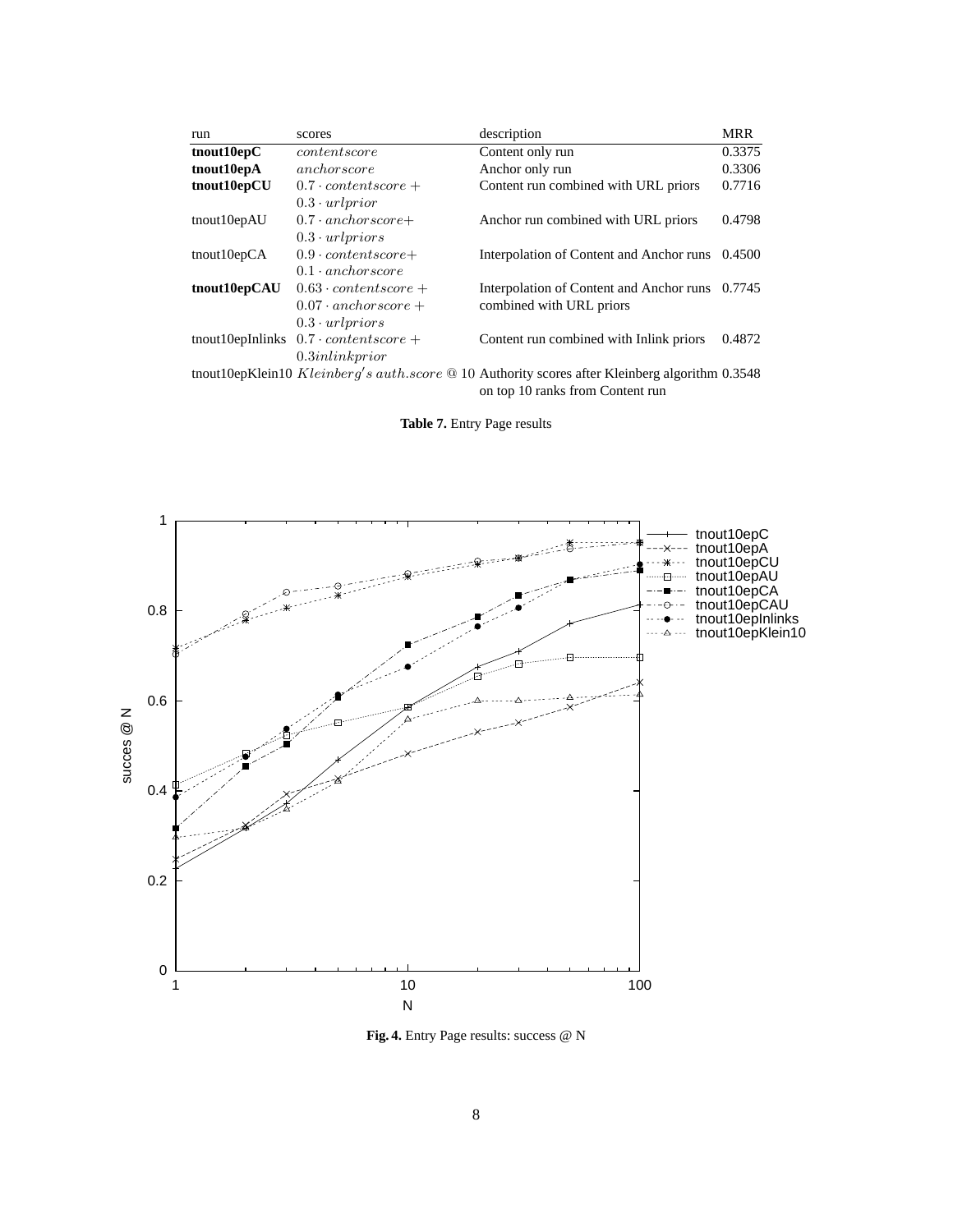| run                                       | <b>MRR</b> |
|-------------------------------------------|------------|
| content only                              | 0.3375     |
| content * URL prior                       | 0.7743     |
| content * inlink prior                    | 0.4251     |
| content * inlink prior * URL prior 0.5440 |            |
| content * combiprior                      | 0.7746     |

**Table 8.** Results with clean (non-interpolated) priors

Table 8 shows that also when we use priors in the clean way(cf. eq 1, they improve our results. Comparing these results to the ones in table 7, we see no difference in performance between the interpolated inlinks and the clean inlinks. The interpolated URL priors are slightly better than the clean ones.

When we take a combination of inlink and URL information as a prior, by simply multiplying the two priors, our results drop (see table 8). This indicates that the two sources of information are not independent. We therefore dropped the independence assumption and had another look at the training data. Just like with the estimation of the URL priors, we subdivided the collection into different categories and estimated prior probabilities of being an entry page given a certain category. As a basis for the categories, we took the 4 URL types defined in section 3.2, then we subdivided the root type into categories on the basis of the number of inlinks. Again we counted the number of entry pages from the training data and the number of documents from WT10g that fell into each category and estimated the prior probabilities from that. We took the categories from the URL types as a starting point and subdivided the root type into 4 subtypes on the basis of the number of inlinks. Table 9 shows the statistics for the different categories.

| Document type                         | #entry pages | #WT10g          |
|---------------------------------------|--------------|-----------------|
| root with 1-10 inlinks                | 39 (36.1%)   | 8938 (0.5%)     |
| root with 11-100 inlinks              | $25(23.1\%)$ | 2905 (0.2%)     |
| root with 101-1000 inlinks 11 (10.2%) |              | 377 (0.0%)      |
| root with 1000+ inlinks               | $4(3.7\%)$   | 38 (0.0%)       |
| subroot                               | 15 (13.9%)   | 37959 (2.2%)    |
| path                                  | $8(7.4\%)$   | 83734 (4.9%)    |
| file                                  | $6(5.6\%)$   | 1557719 (92.1%) |

**Table 9.** Distribution entry pages and WT10g over different document types

As can be seen in table 8, this proper combination of URL and inlink information (i.e. without the independence assumption) performs as good as or better than the two separate priors.

### **5 Conclusion**

Post hoc runs show that the Dirichlet smoothing technique yields superior performance for title ad hoc queries on the web collection. This is probably due to the document length dependent smoothing constant, but further investigation is needed.

The Entry page finding task turns out to be very different from an ad hoc task. In previous web tracks link information didn't seem to help for general searches [7] [2]. This year, we found that in addition to content, other sources of information can be very useful for identifying entry pages. We described two different ways of combining different sources of information into our unigram language model: either as a proper prior or by interpolating results from different ranking models. We used both methods successfully when combining content information with other sources as diverse as inlinks, URLs and anchors. URL info gives the best prior info. Adding inlinks yields marginal improvement.